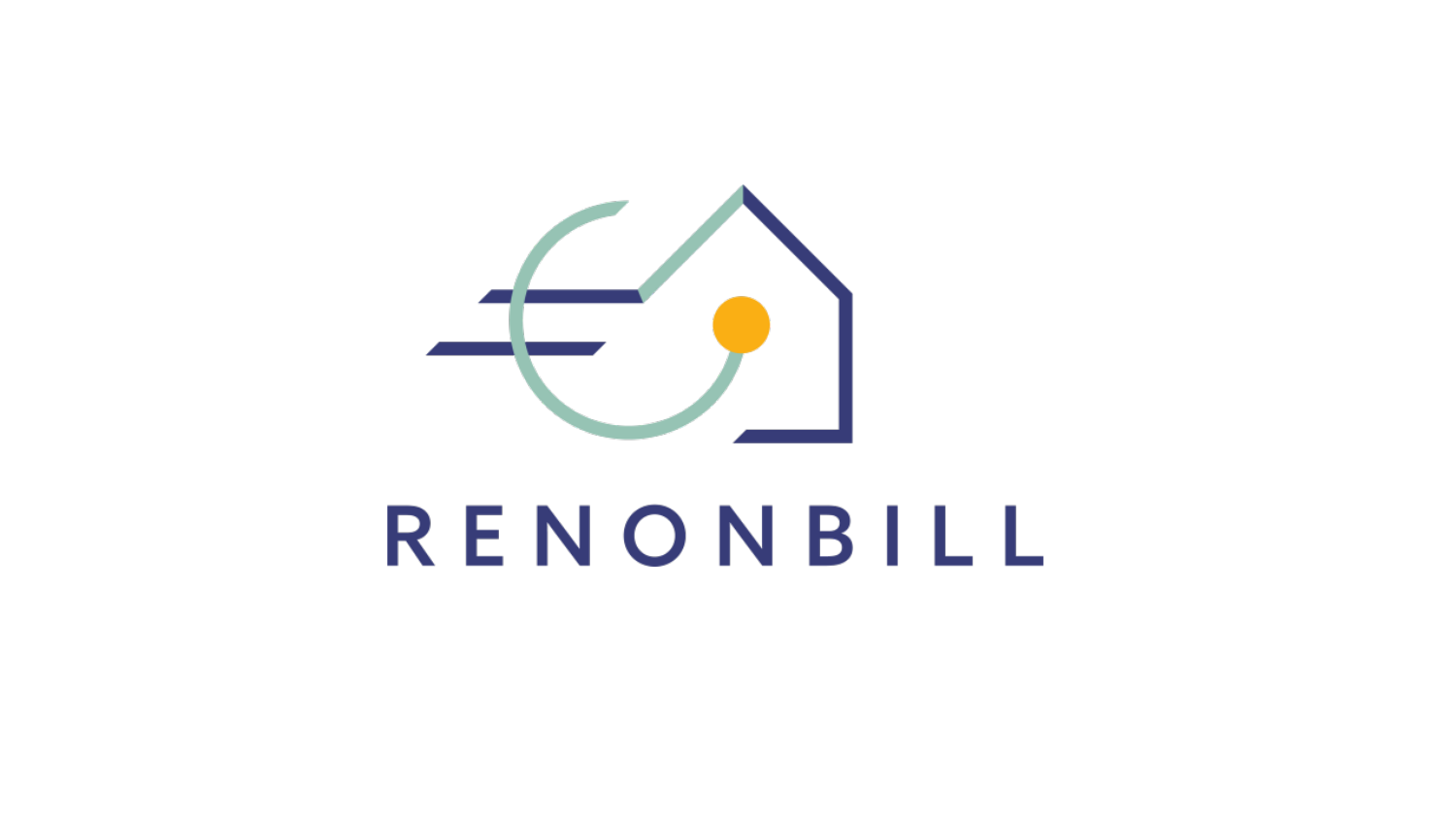

## **Welcome**



**Mute**

**Chat**

Offer comments/ questions to the entire audience, the moderator, or a specific participant

Please mute your microphone until it's your turn to speak

**Raise hand**

Request permission to ask questions and give comments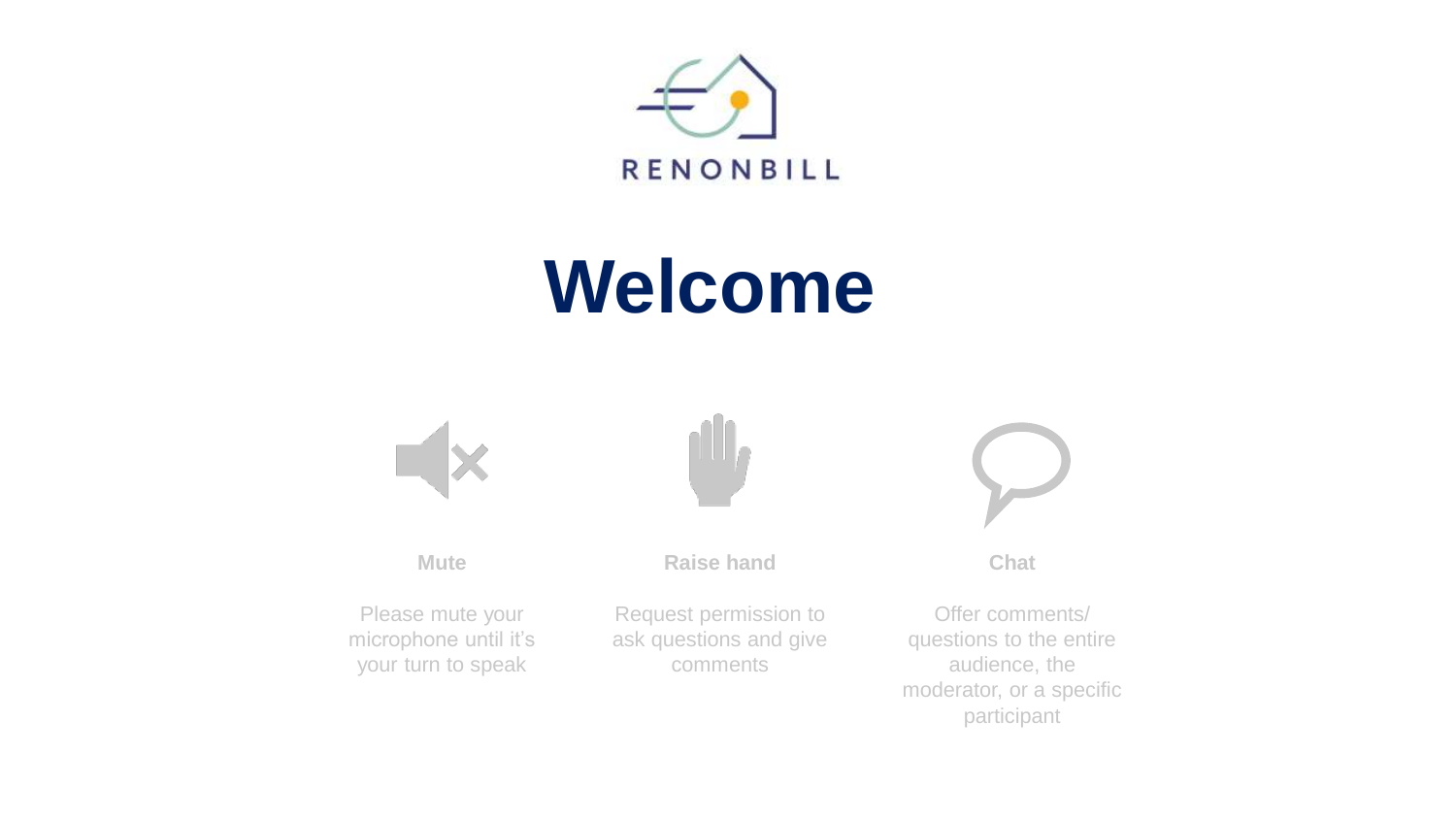# **Acelerando la renovación residencial con financiación on-**

**bill** 

22/11/2021 – Adriana Villoslada – Senior Consultant – Creara





This project has received funding from the European Union's Horizon 2020 research and innovation programme under grant agreement No 847056.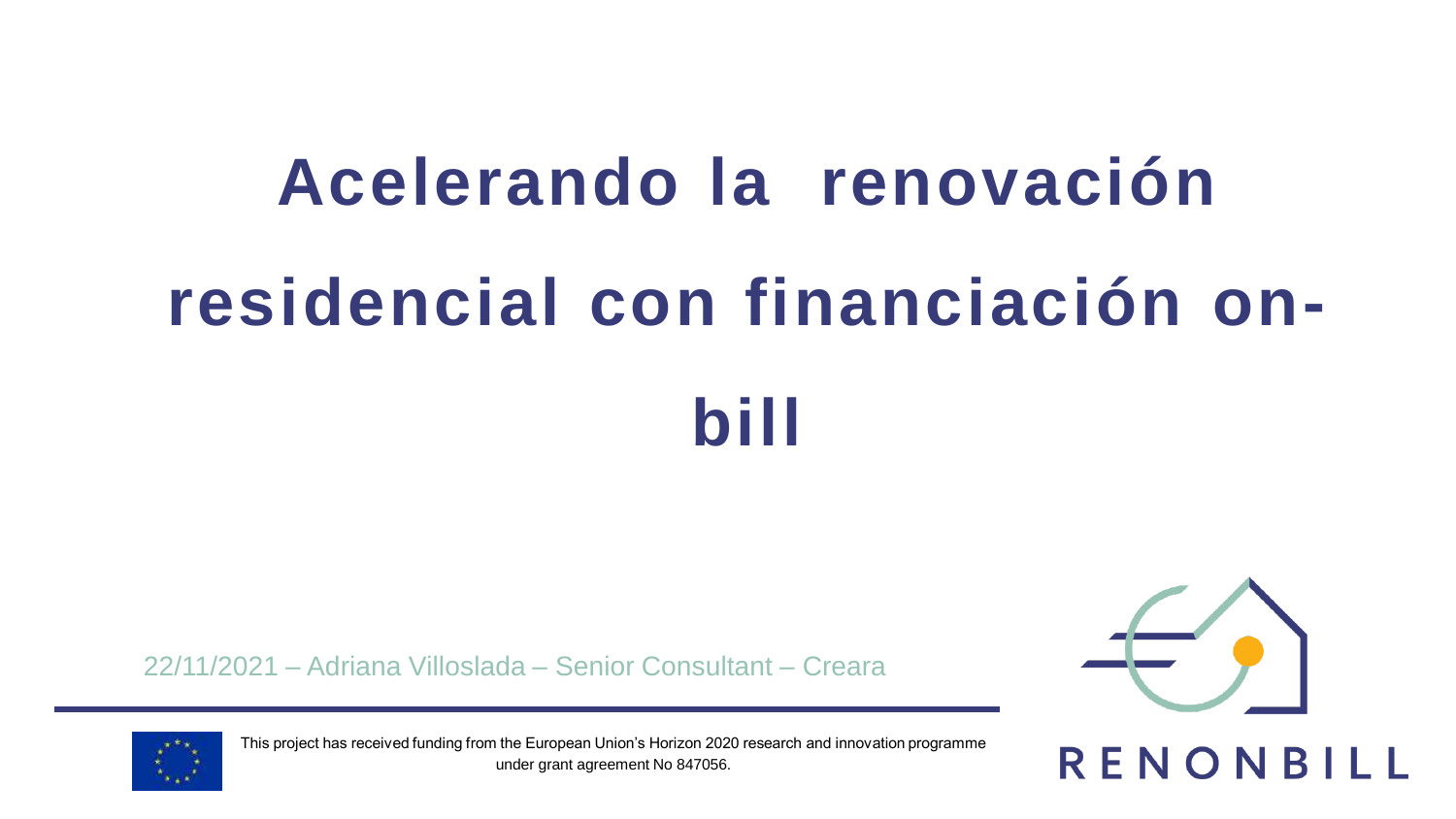#### **El reto de la renovación energética**

Para cumplir con los objetivos de la UE, **se necesita reducir el consumo energético del residencial** priorizando la **eficiencia energética** y **mejorando el rendimiento energético** de sus edificios.

- Los edificios son responsables del 40% de la demanda energética y de más de un tercio de las emisiones de GEI
- Actualmente la tasa anual de renovación de edificios es de 0.4 1.2%
- Se necesita incrementar a un 2.3% para lograr los objetivos propuestos por la UE
- Se necesita una inversión anual adicional de 90 millones de euros hasta 2050
	- Son necesarias soluciones para desbloquear recursos financieros adicionales
	- Es necesaria la integración de instituciones financieras
- Los esquemas **on-bill** son una propuesta para sumar recursos financieros a la renovación energética de edificios

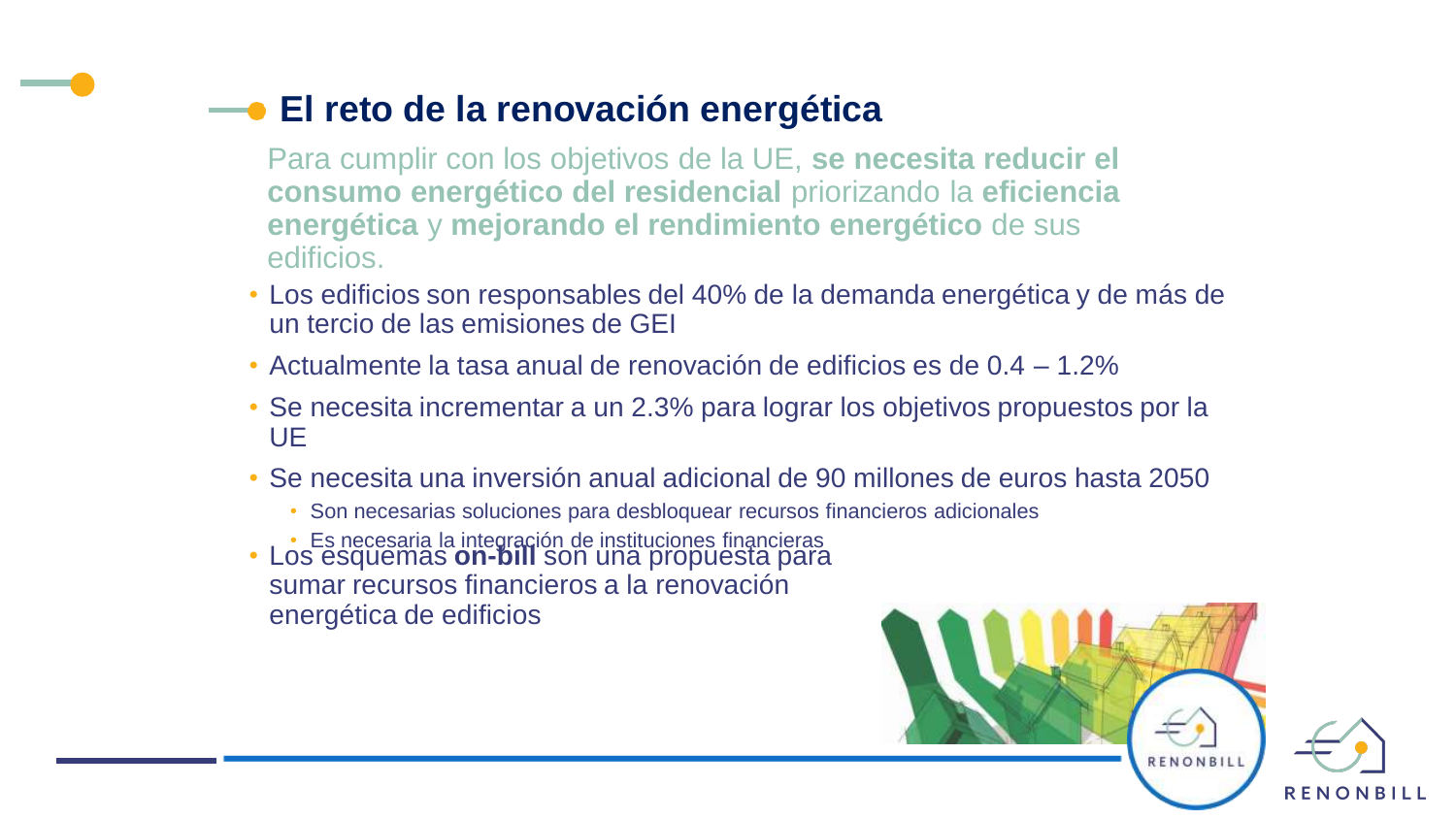### **Residential building energy renovations with on-bill schemes**



**RenOnBill** promotes the development and implementation of **on-bill schemes** in Europe, to scale up investments towards **deep energy renovations** of residential buildings.

**On-bill schemes bring the upfront costs of energy efficiency upgrades for end users down to zero** by simply adding a periodical line item to a customer's utility bill as the repayment vehicle.





RenOnBill's assumption is that **on-bill schemes** can be proficiently implemented only if there is a **close cooperation between energy utilities and financial institutions**.

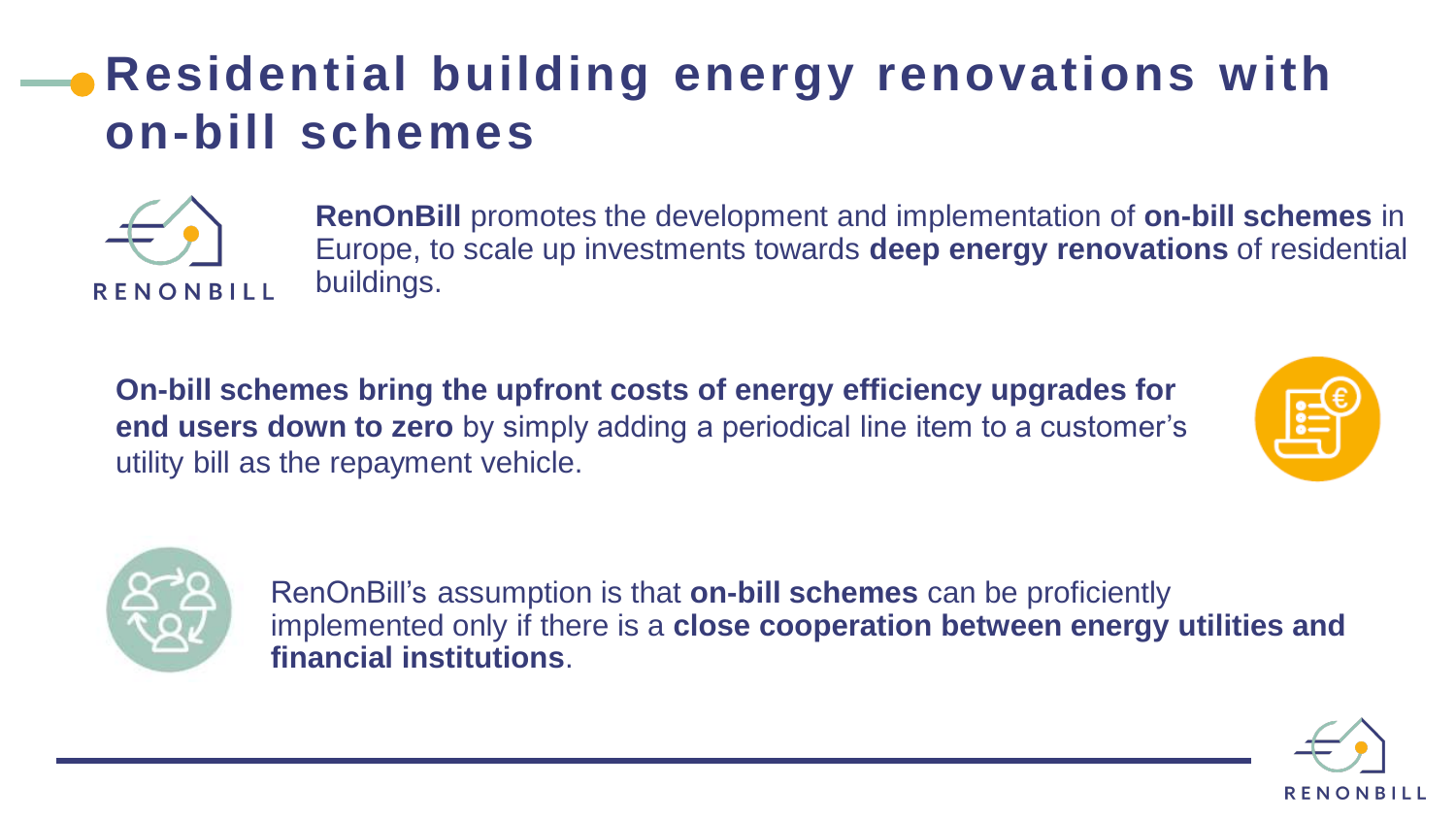#### **The RenOnBill Project**



**Client |** European Commission – EASME

**Funding | Horizon 2020** 

**Project duration |** 2019 – 2022

#### **Partners |**





More information: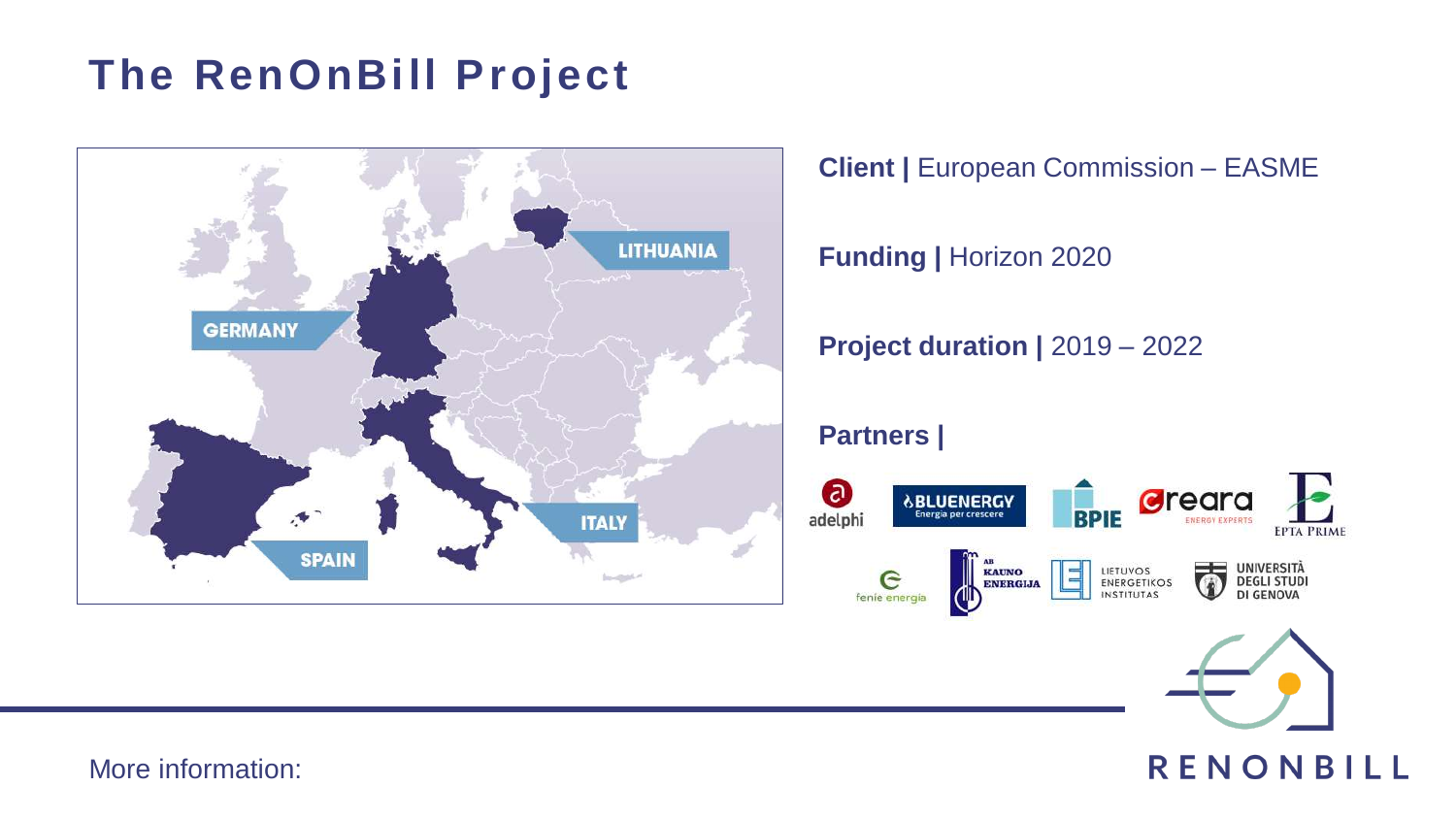#### **On-Bill Schemes**

On-bill schemes use utilities' energy bills as repayment vehicle for investments in residential building energy renovations.

- **Innovative mechanism** to finance energy renovations in residential buildings
- Typically offered and managed by **energy utilities**  who either use their **own funds or third party capital** (public/private) for financing their clients renovation measures
- **Utility bill** serves as repayment vehicle



In the U.S., more than 100 utilities offer on-bill programmes.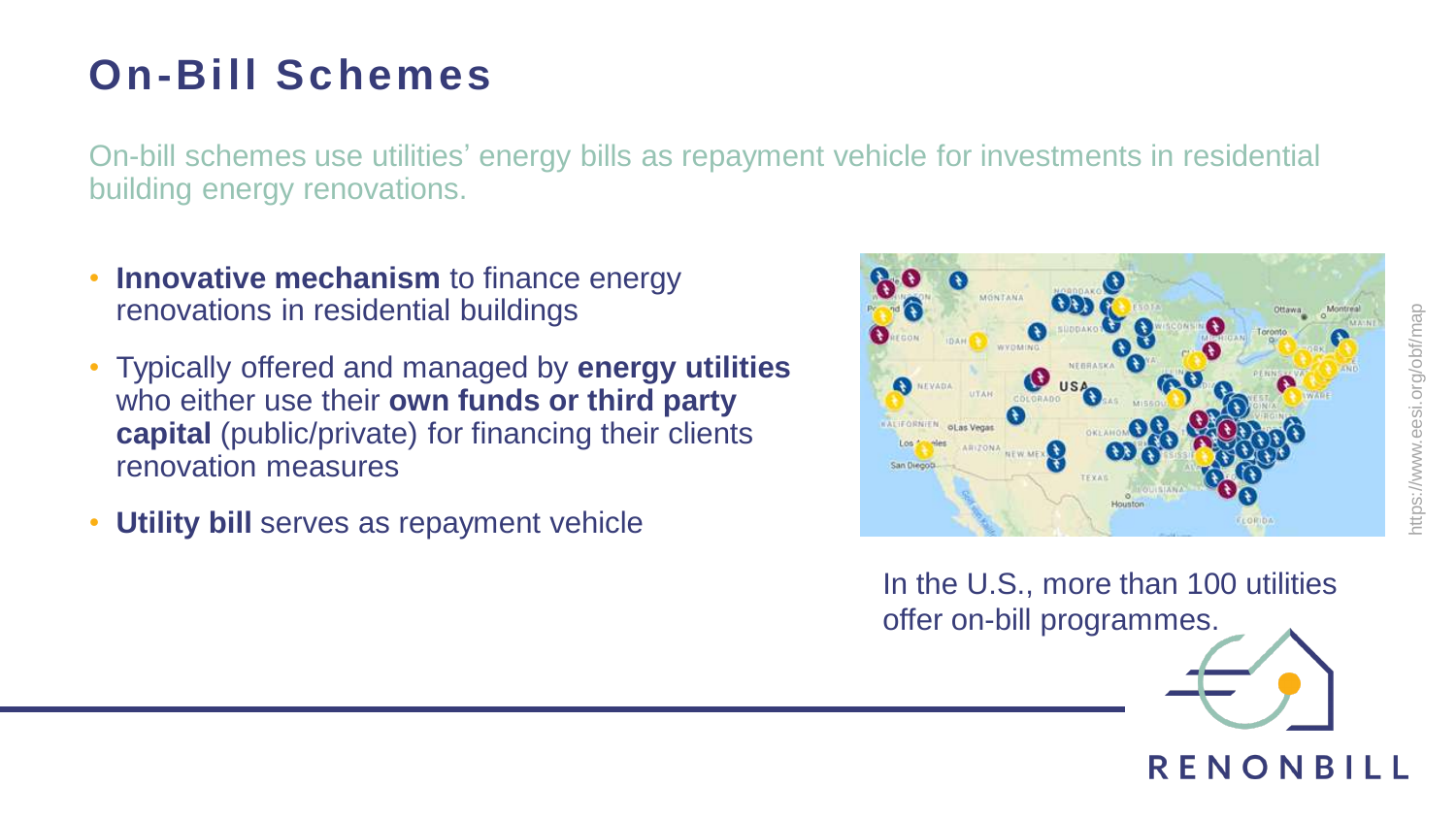#### **Key Stakeholders involved**

The energy renovation of buildings in general, and on-bill schemes in particular, require finding a balance of interests between several stakeholders

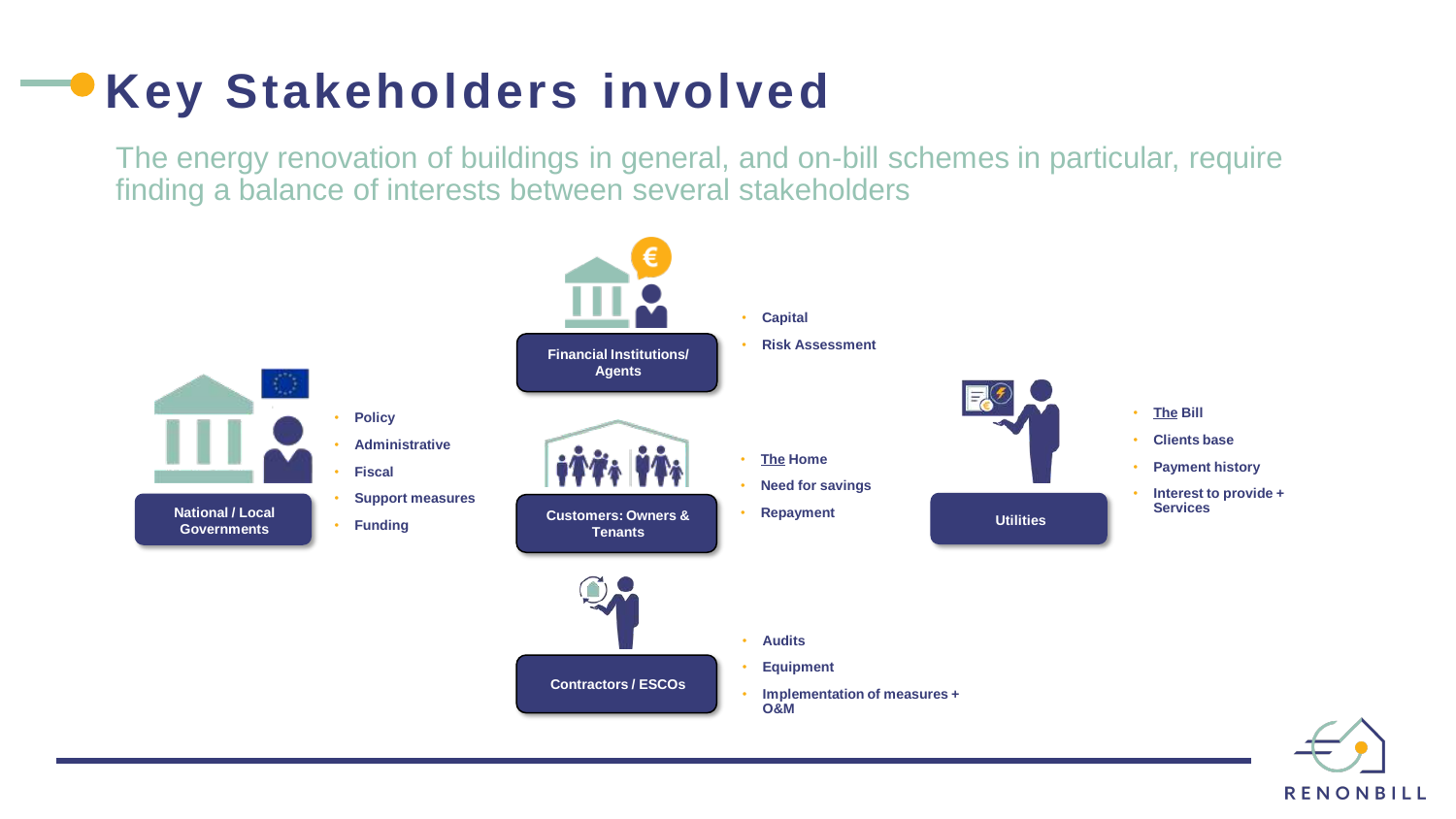### **On-Bill Scheme Mechanisms**

In an OBF model, the utility uses its own capital in order to finance the interventions performed by a service provider



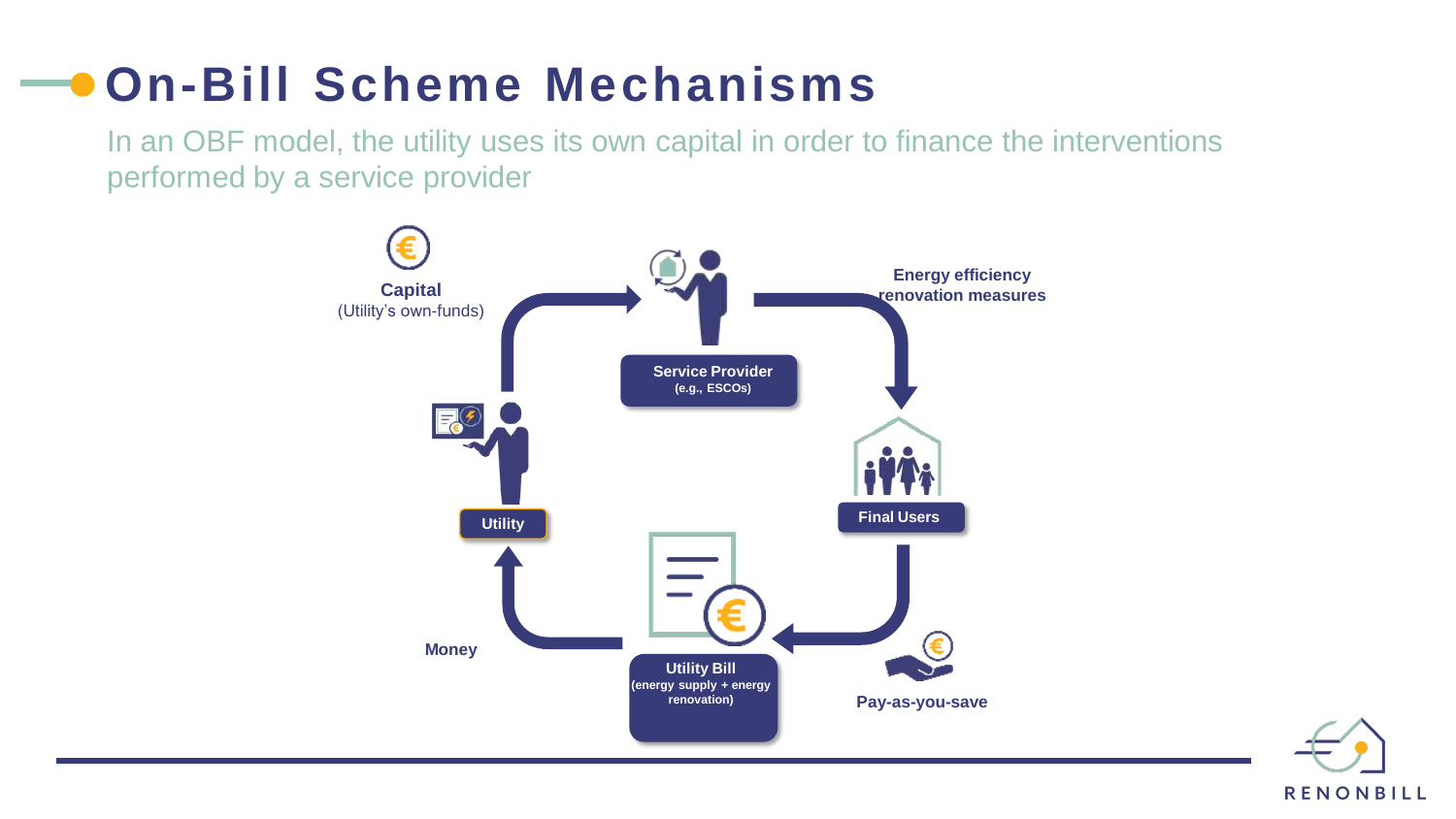## **Standard on-bill repayment model (OBR)**

In an OBR model, a financial institution provides capital to the utility, usually trough an escrow account

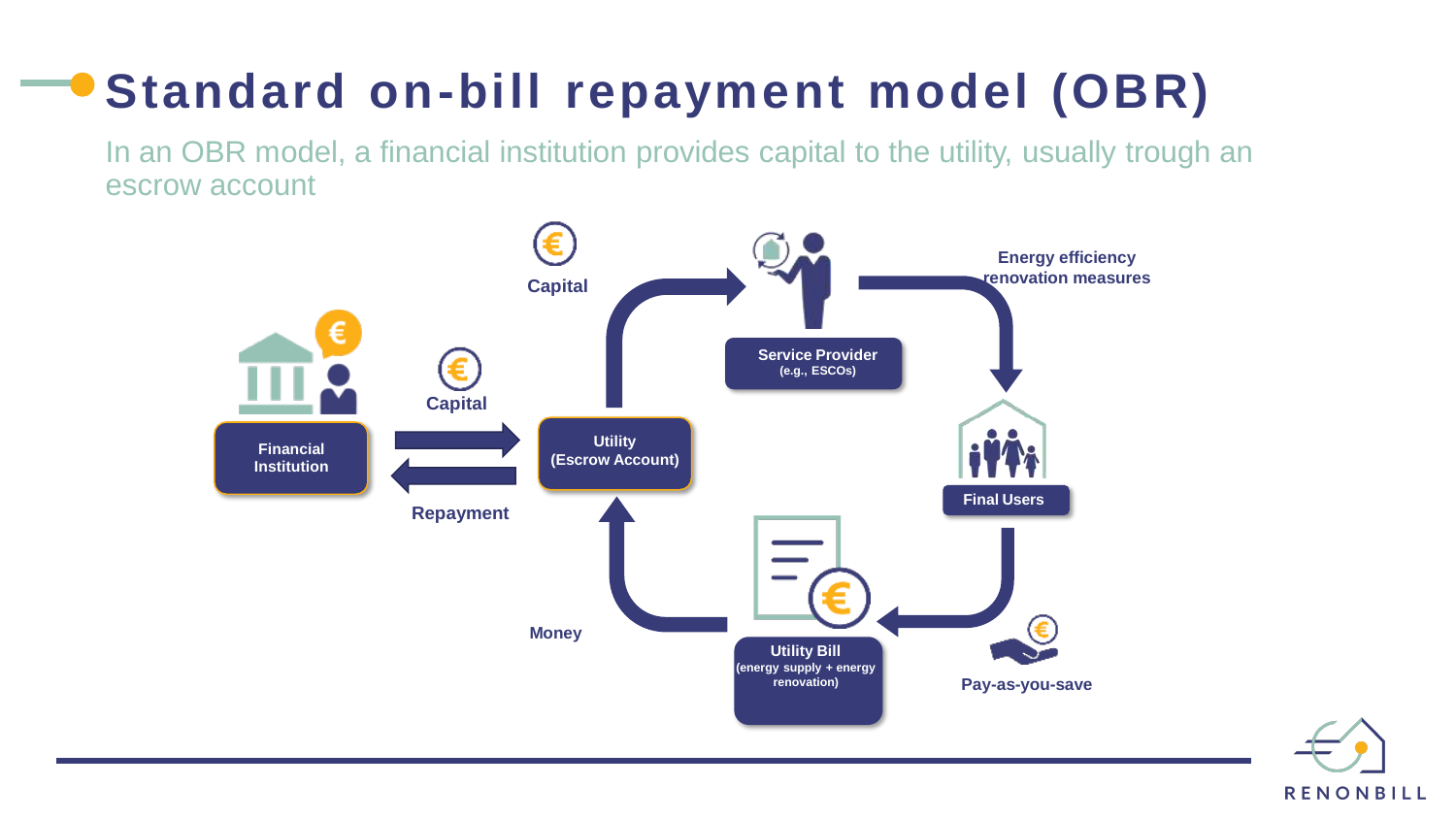### OBR model with Master Servicer (OBRM)

In an OBRM model, the "Master Servicer" acts as an intermediary between utilities and financial institutions and offers its services to all of those interested in participating in the OBS

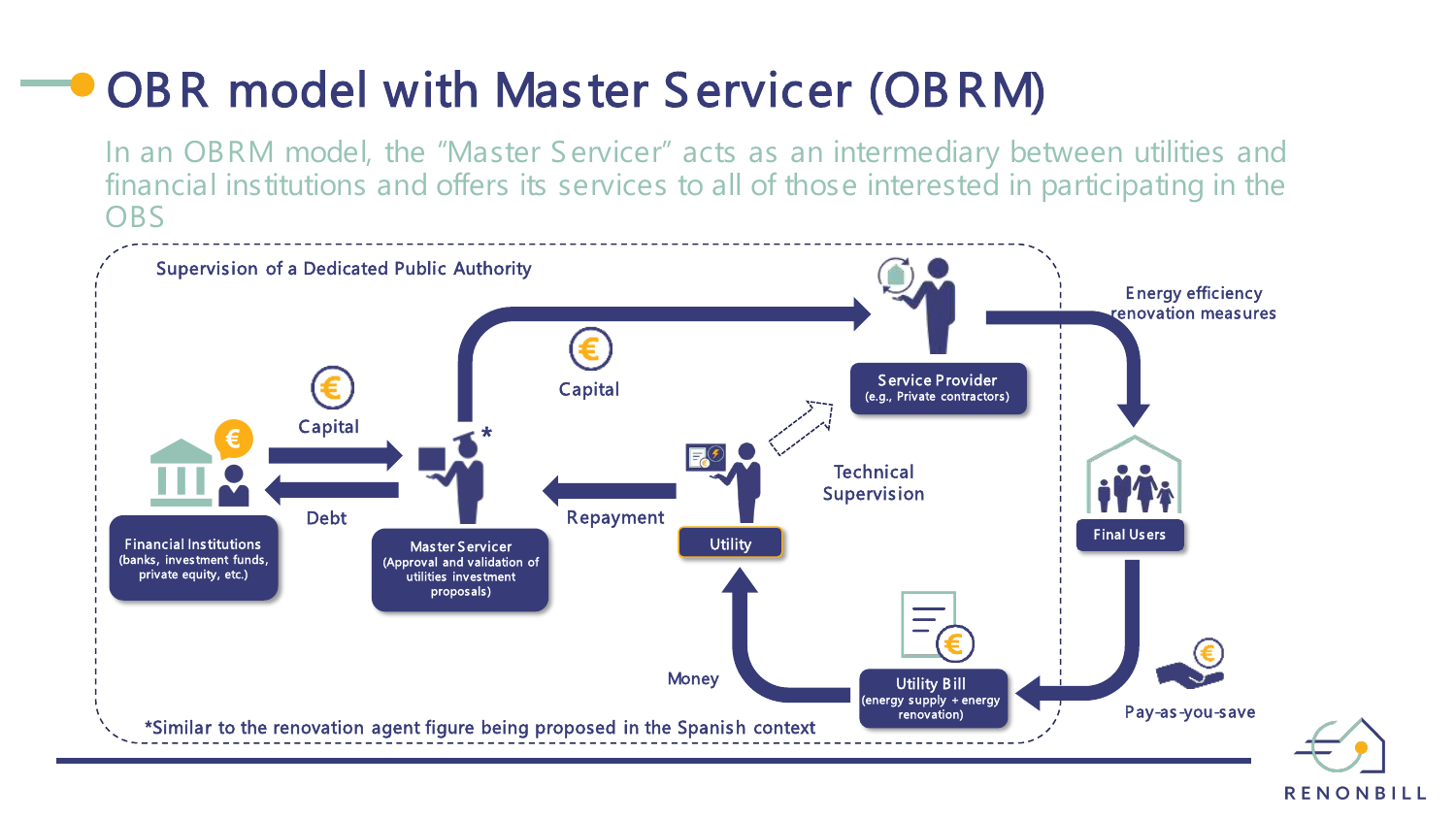#### Opportunities enabled by On-Bill Schemes





This project has received funding from the E uropean Union's Horizon 2020 research and innovation programme under grant agreement No 847056.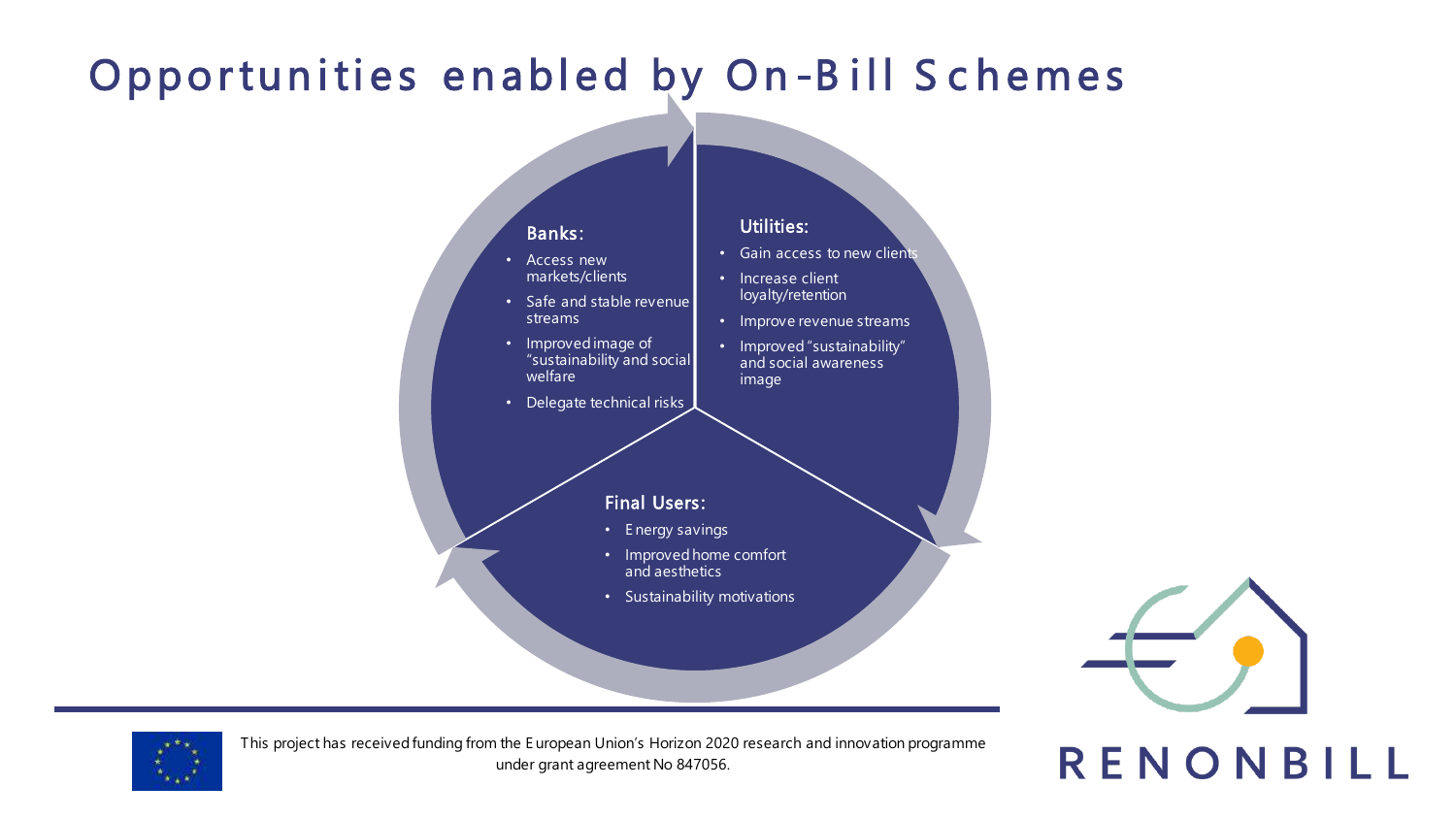## Enabling and Disabling Factors

A market context analysis in Germany, Italy, Spain and Lithuania has allowed to identify the main factors affecting the development of on-bill schemes

| Legal and regulatory framework                                                                                  | Utility operational issues                                                                    | <b>Market Readiness</b>                                                                                |
|-----------------------------------------------------------------------------------------------------------------|-----------------------------------------------------------------------------------------------|--------------------------------------------------------------------------------------------------------|
| Decision making process for EE<br>implementation, i.e. tenant vs. owner<br>Disconnection in case of non-payment | Level of liberalization of the market<br>Possible caps to maximum client<br>contract duration | Level of the current and expected<br>demand for EE services<br>Available offer in terms of EE services |
| Financial regulation on creditor<br><b>EE</b> Obligations<br>(EED Art. 7)                                       | Possibility to add a position on the bill<br>for on-bill services                             | Availability of compatible support<br>schemes                                                          |
|                                                                                                                 | Overall Utility's strategy                                                                    | Availability of technical and financial<br>operators                                                   |
|                                                                                                                 |                                                                                               |                                                                                                        |

- Market readiness, legal framework and operational issues identified as the main dimensions to scrutinize
- Each utility should analyze in detail the local context according to these categories before structuring its on-bill offer
- Based on such analysis, it is possible to select which kind of On-bill model to adopt

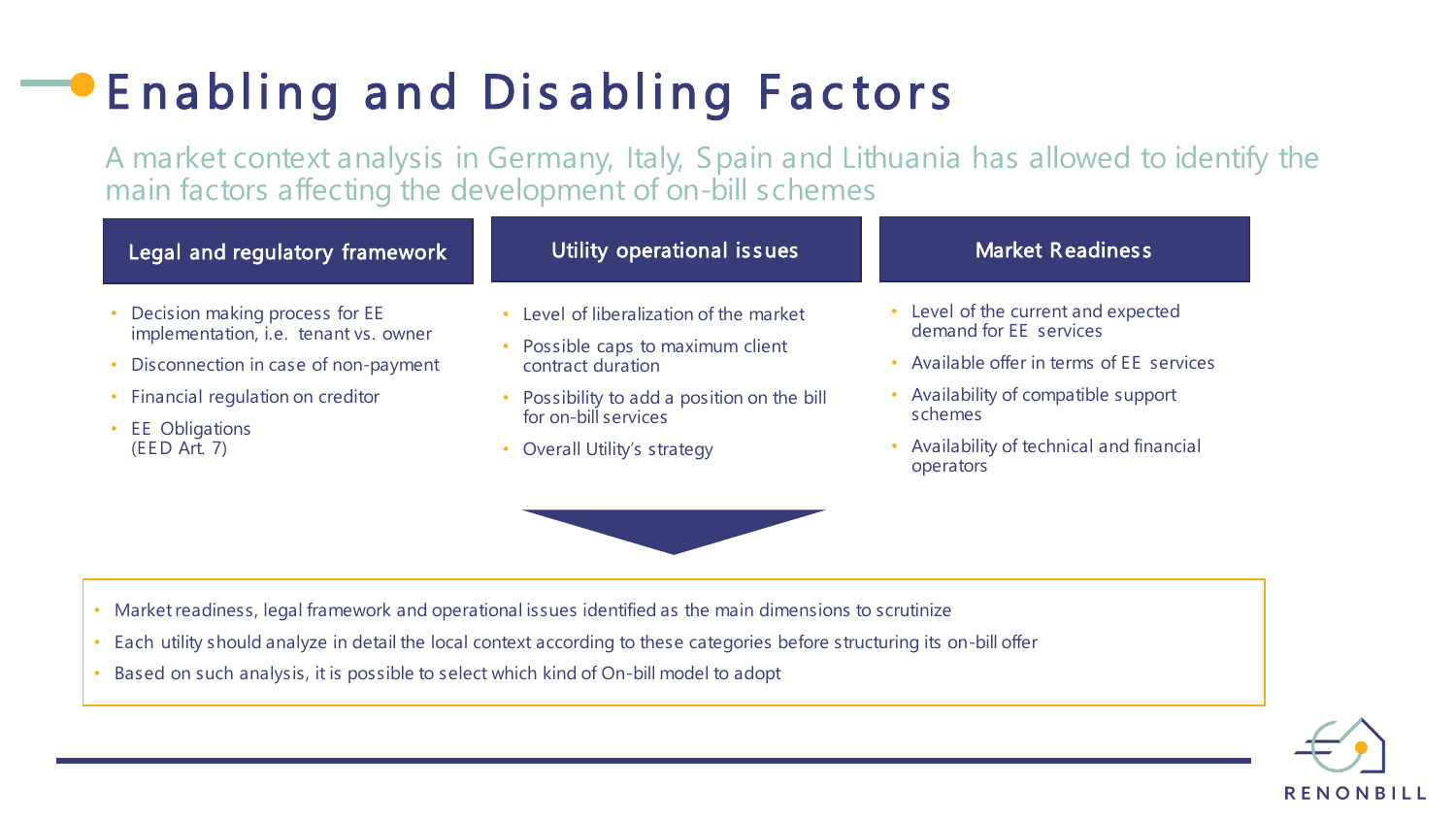## **On-Bill Basics**

1

On-Bill mechanisms have been active in the North American market for more than 30 years with considerable success

An energy utility arranges an energy renovation to a client's building, who then repays its cost to the utility on the energy bill, via a periodical fee which might be lower that the obtained savings (Golden Rule).

2

#### On-Bill Financing (OBF)

The upfront capital is provided by the utility (or a **public source** in case of specific programs).

- No financial institutions involved all margin to the utility
- Suitable for large utilities
- Requires the utility to dedicate consistent capital
- Requires compliance with national credit(or) regulations

#### On-Bill Repayment (OBR)

The upfront capital is provided by a private third party (usually banks or other financial institutions)

- The financial institution involved absorbs part of the margin
- S uitable for small/medium utilities
- If the financial institution finances the utility directly, the utility's balance sheet can be affected (debt)

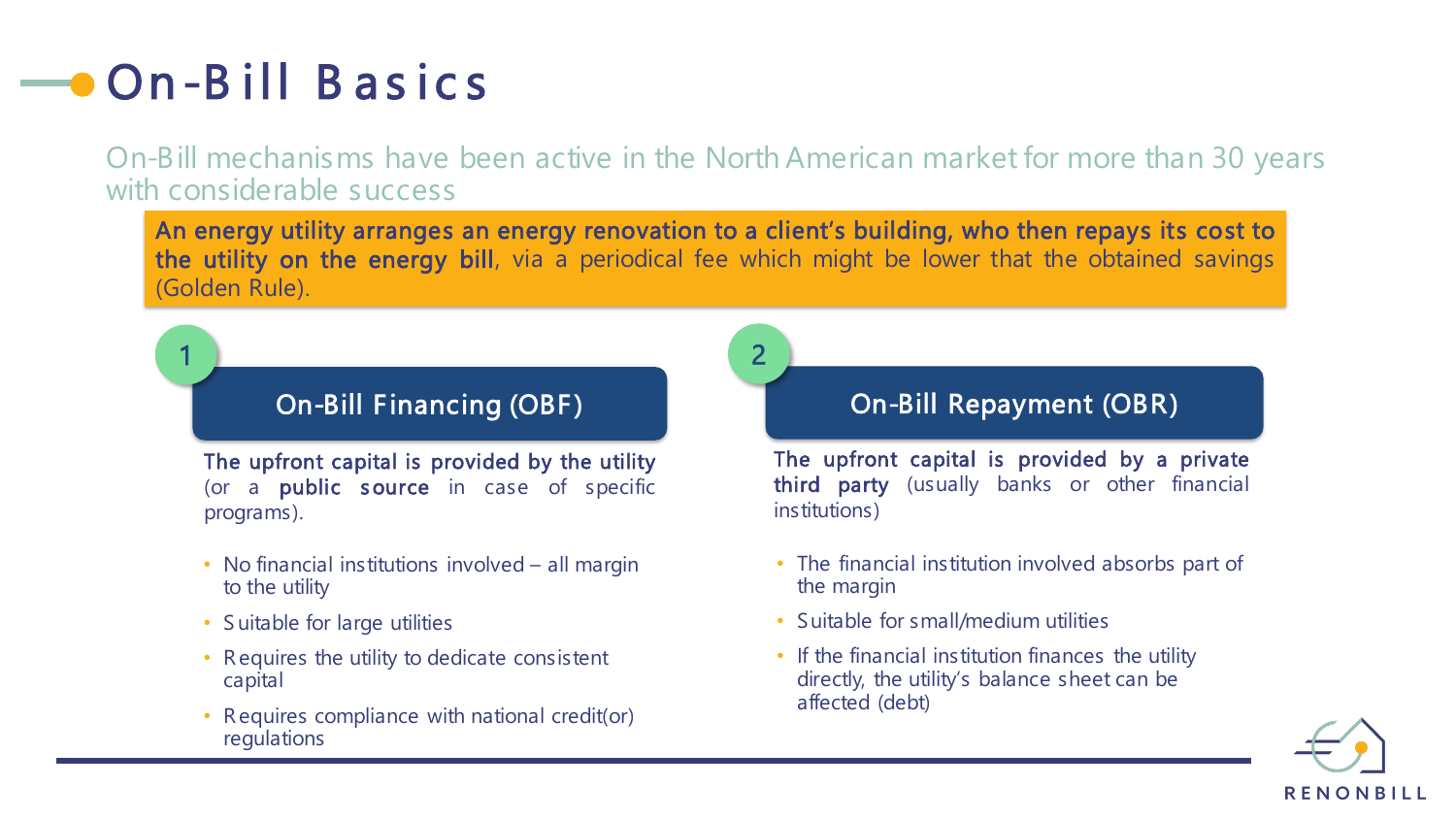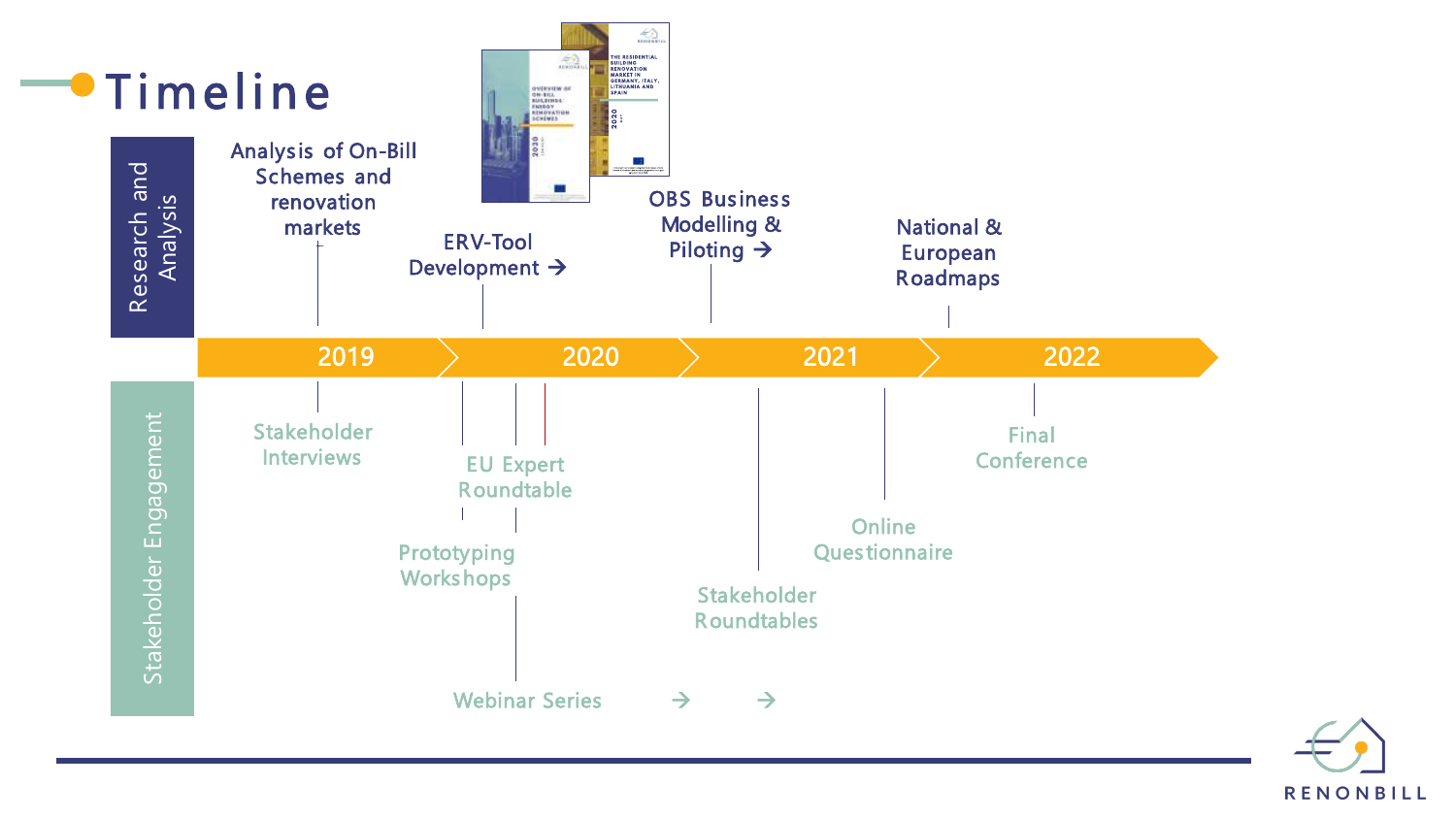



#### Any open questions from your side?

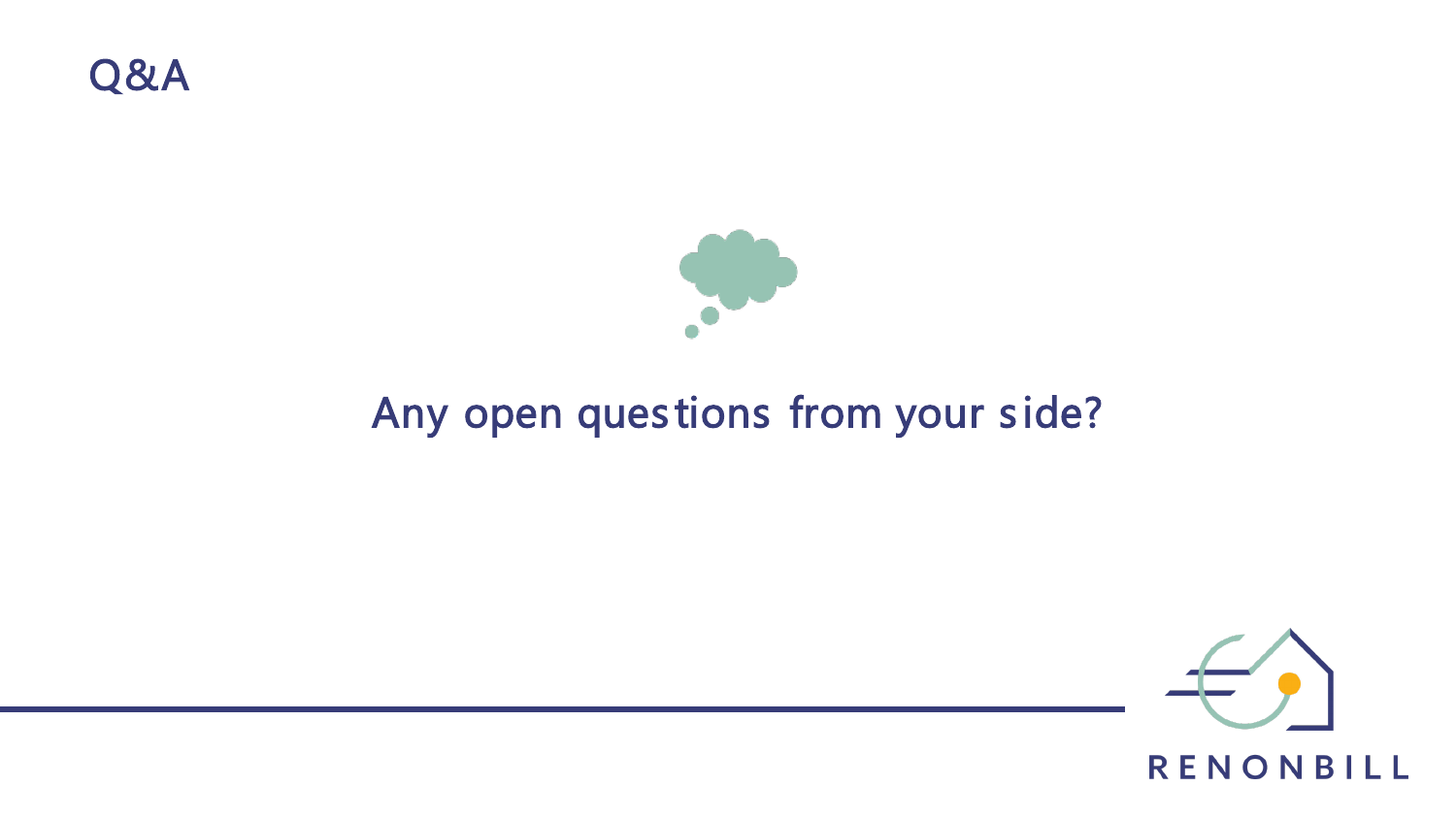#### T HANK YOU



#### More information on on-bill schemes

- > Project report "Overview of on-bill buildings energy [renovation schemes"](https://www.renonbill.eu/knowledge-sharing/overview-of-on-bill-buildings-energy-renovation-schemes?briefings=on&brochures=on&factsheets=on&infographics=on&language=en&reports=on&scientificpapers=on&tools=on&page=1) (01/2020)
- Project report ["Upscaling the residential sector with](https://www.renonbill.eu/knowledge-sharing/upscaling-the-residential-sector-with-on-bill-schemes-replicability-potential-in-the-eu?briefings=on&brochures=on&factsheets=on&infographics=on&language=en&reports=on&scientificpapers=on&tools=on&page=1) on-bill schemes – Replicability potential in the E U" (11/2020)









avp@creara.es





This project has received funding from the E uropean Union's Horizon 2020 research and innovation programme under grant agreement No 847056.